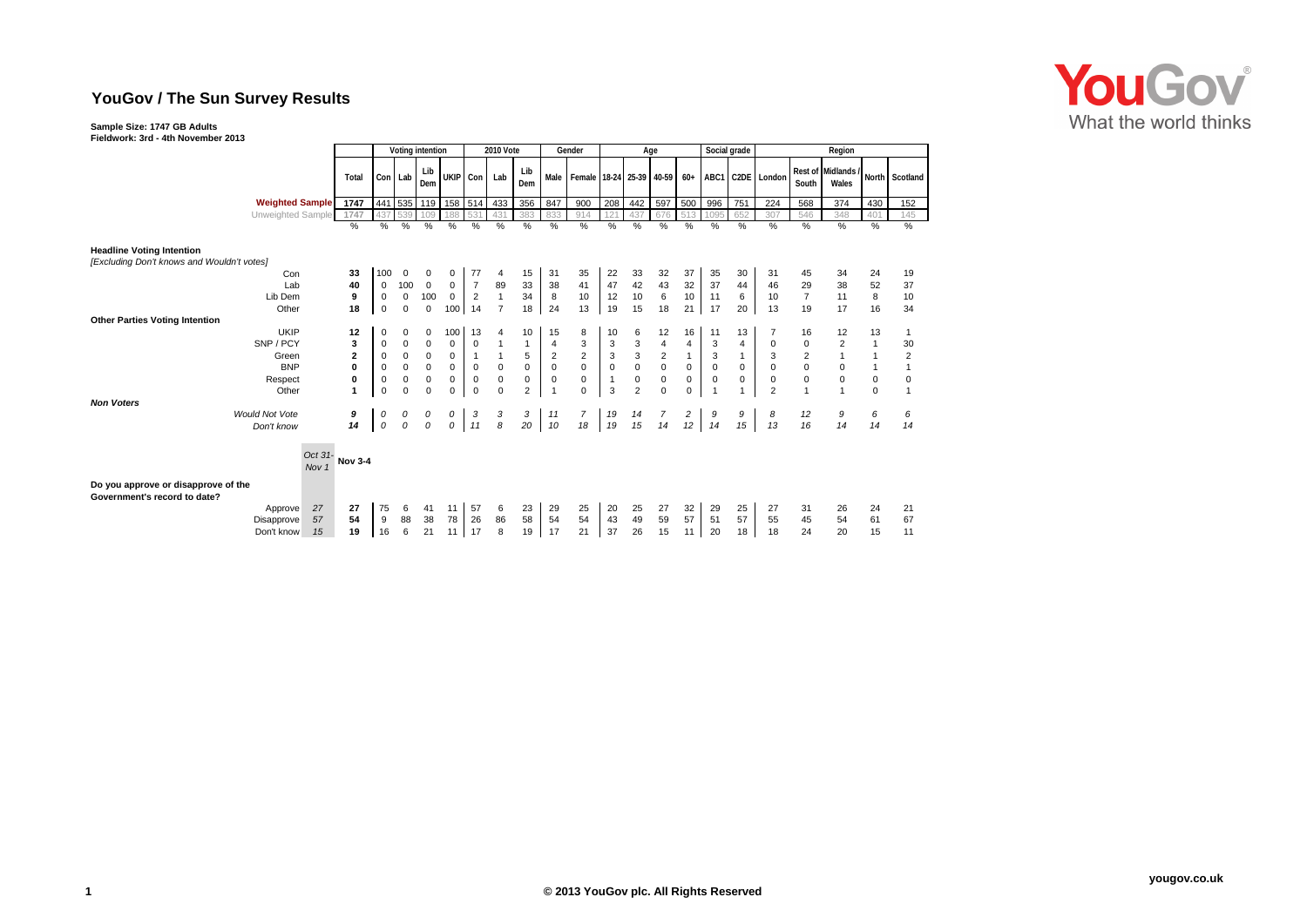#### **Fieldwork: 3rd - 4th November 2013**



|                                                                                                                                                    |                                             | Voting intention                |                                                                                |                                                                              |                                             | <b>2010 Vote</b>                           |                                                       |                                                                | Gender                                       |                                             | Age                                          |                                             |                                             |                                             |                                             | Social grade                                | Region                                      |                                              |                                             |                                              |                                                          |                                              |
|----------------------------------------------------------------------------------------------------------------------------------------------------|---------------------------------------------|---------------------------------|--------------------------------------------------------------------------------|------------------------------------------------------------------------------|---------------------------------------------|--------------------------------------------|-------------------------------------------------------|----------------------------------------------------------------|----------------------------------------------|---------------------------------------------|----------------------------------------------|---------------------------------------------|---------------------------------------------|---------------------------------------------|---------------------------------------------|---------------------------------------------|---------------------------------------------|----------------------------------------------|---------------------------------------------|----------------------------------------------|----------------------------------------------------------|----------------------------------------------|
|                                                                                                                                                    |                                             | Total                           | Con                                                                            | Lab                                                                          | Lib<br>Dem                                  | ukip                                       | Con                                                   | Lab                                                            | Lib<br>Dem                                   | Male                                        | Female                                       | 18-24                                       | 25-39                                       | 40-59                                       | $60+$                                       | ABC1                                        | C2DE                                        | London                                       | Rest of<br>South                            | Midlands<br>Wales                            | North                                                    | Scotland                                     |
| <b>Weighted Sample</b>                                                                                                                             |                                             | 1747                            | 441                                                                            | 535                                                                          | 119                                         | 158                                        | 514                                                   | 433                                                            | 356                                          | 847                                         | 900                                          | 208                                         | 442                                         | 597                                         | 500                                         | 996                                         | 751                                         | 224                                          | 568                                         | 374                                          | 430                                                      | 152                                          |
| Unweighted Sample                                                                                                                                  |                                             | 1747                            | 437                                                                            | 539                                                                          | 109                                         | 188                                        |                                                       | 43                                                             | 383                                          | 833                                         | 914                                          | 12 <sup>1</sup>                             | 137                                         | 676                                         | 51                                          |                                             | 652                                         | 307                                          | 546                                         | 348                                          | 401                                                      | 145                                          |
|                                                                                                                                                    | Oct 20-<br>21                               | $\frac{0}{2}$<br><b>Nov 3-4</b> | %                                                                              | %                                                                            | %                                           | %                                          | %                                                     | %                                                              | $\%$                                         | $\%$                                        | %                                            | $\%$                                        | %                                           | $\%$                                        | $\%$                                        | $\%$                                        | %                                           | %                                            | %                                           | %                                            | %                                                        | $\%$                                         |
| Here is a list of problems facing the country.<br>Could you say for each of them which political<br>party you think would handle the problem best? |                                             |                                 |                                                                                |                                                                              |                                             |                                            |                                                       |                                                                |                                              |                                             |                                              |                                             |                                             |                                             |                                             |                                             |                                             |                                              |                                             |                                              |                                                          |                                              |
| <b>National Health Service</b>                                                                                                                     |                                             |                                 |                                                                                |                                                                              |                                             |                                            |                                                       |                                                                |                                              |                                             |                                              |                                             |                                             |                                             |                                             |                                             |                                             |                                              |                                             |                                              |                                                          |                                              |
| Conservative<br>Labour<br><b>Liberal Democrat</b><br>Other<br>None<br>Don't know                                                                   | 23<br>36<br>6<br>5<br>15<br>16              | 23<br>35<br>5<br>5<br>16<br>15  | 73<br>$\overline{4}$<br>$\overline{2}$<br>$\mathbf{1}$<br>11<br>9              | $\overline{2}$<br>85<br>$\overline{1}$<br>$\mathbf 0$<br>6<br>6              | 9<br>22<br>43<br>0<br>9<br>16               | 17<br>21<br>2<br>30<br>23<br>8             | 56<br>9<br>$\overline{\mathbf{c}}$<br>5<br>15<br>14   | 2<br>79<br>$\overline{\mathbf{c}}$<br>$\overline{2}$<br>9<br>6 | 14<br>37<br>17<br>5<br>13<br>14              | 24<br>37<br>5<br>6<br>16<br>11              | 21<br>34<br>5<br>5<br>16<br>20               | 17<br>29<br>$\overline{7}$<br>5<br>15<br>26 | 18<br>30<br>$\overline{4}$<br>5<br>19<br>24 | 22<br>41<br>4<br>5<br>17<br>10              | 30<br>35<br>6<br>$\overline{7}$<br>13<br>9  | 24<br>35<br>5<br>$\overline{4}$<br>18<br>14 | 22<br>35<br>5<br>$\overline{7}$<br>14<br>17 | 21<br>40<br>6<br>5<br>11<br>18               | 29<br>27<br>$\overline{4}$<br>5<br>18<br>17 | 22<br>31<br>5<br>6<br>17<br>19               | 21<br>46<br>6<br>$\overline{4}$<br>14<br>9               | 14<br>40<br>4<br>10<br>18<br>14              |
| Asylum and immigration                                                                                                                             |                                             |                                 |                                                                                |                                                                              |                                             |                                            |                                                       |                                                                |                                              |                                             |                                              |                                             |                                             |                                             |                                             |                                             |                                             |                                              |                                             |                                              |                                                          |                                              |
| Conservative<br>Labour<br><b>Liberal Democrat</b><br>Other<br>None<br>Don't know<br>Law and order                                                  | 31<br>17<br>6<br>13<br>20<br>14             | 27<br>17<br>7<br>14<br>20<br>15 | 72<br>$\overline{2}$<br>$\overline{2}$<br>$\overline{7}$<br>8<br>9             | 11<br>45<br>4<br>$\overline{7}$<br>21<br>12                                  | 26<br>3<br>45<br>$\overline{2}$<br>10<br>14 | 9<br>1<br>5<br>66<br>16<br>2               | 55<br>$\overline{4}$<br>2<br>17<br>13<br>9            | 13<br>41<br>3<br>11<br>22<br>11                                | 20<br>14<br>19<br>11<br>19<br>17             | 28<br>16<br>7<br>17<br>22<br>10             | 26<br>17<br>$\overline{7}$<br>12<br>18<br>21 | 18<br>17<br>15<br>8<br>15<br>27             | 25<br>17<br>6<br>11<br>21<br>20             | 29<br>17<br>5<br>14<br>21<br>13             | 30<br>16<br>6<br>20<br>19<br>9              | 29<br>16<br>8<br>12<br>21<br>14             | 25<br>18<br>5<br>17<br>18<br>17             | 25<br>21<br>$\overline{7}$<br>11<br>18<br>18 | 33<br>9<br>$\overline{7}$<br>15<br>20<br>17 | 25<br>15<br>9<br>13<br>21<br>17              | 25<br>24<br>5<br>17<br>19<br>10                          | 20<br>22<br>$\overline{7}$<br>11<br>22<br>18 |
| Conservative<br>Labour<br><b>Liberal Democrat</b><br>Other<br>None<br>Don't know                                                                   | 35<br>22<br>5<br>$\overline{7}$<br>15<br>16 | 31<br>22<br>6<br>7<br>16<br>18  | 83<br>$\mathbf{1}$<br>$\mathbf{1}$<br>$\mathbf 0$<br>5<br>10                   | 8<br>64<br>3<br>$\overline{1}$<br>11<br>12                                   | 25<br>$\overline{4}$<br>36<br>4<br>6<br>25  | 22<br>3<br>5<br>44<br>19<br>$\overline{7}$ | 66<br>5<br>$\mathbf 0$<br>6<br>11<br>12               | 9<br>57<br>3<br>$\overline{4}$<br>14<br>13                     | 24<br>19<br>15<br>$\overline{7}$<br>13<br>23 | 33<br>21<br>$\overline{7}$<br>8<br>18<br>12 | 29<br>24<br>5<br>6<br>13<br>23               | 19<br>14<br>18<br>3<br>14<br>31             | 27<br>21<br>6<br>5<br>18<br>23              | 32<br>26<br>3<br>8<br>17<br>15              | 40<br>23<br>$\overline{4}$<br>9<br>13<br>11 | 34<br>21<br>$\overline{7}$<br>5<br>17<br>16 | 27<br>25<br>5<br>9<br>14<br>20              | 30<br>27<br>$\overline{4}$<br>6<br>14<br>20  | 38<br>15<br>5<br>8<br>16<br>19              | 30<br>20<br>9<br>6<br>16<br>20               | 29<br>32<br>$\overline{7}$<br>$\overline{7}$<br>14<br>12 | 18<br>26<br>4<br>8<br>24<br>21               |
| <b>Education and schools</b><br>Conservative<br>Labour<br><b>Liberal Democrat</b><br>Other<br>None<br>Don't know                                   | 25<br>29<br>10<br>6<br>15<br>16             | 24<br>32<br>9<br>6<br>15<br>15  | 74<br>$\overline{4}$<br>$\overline{4}$<br>$\mathbf{1}$<br>8<br>9               | $\overline{2}$<br>80<br>$\overline{2}$<br>$\mathbf 0$<br>$\overline{7}$<br>8 | 8<br>7<br>62<br>1<br>$\overline{7}$<br>15   | 21<br>16<br>3<br>34<br>18<br>8             | 57<br>8<br>4<br>5<br>13<br>12                         | 3<br>73<br>3<br>$\overline{2}$<br>10<br>8                      | 14<br>28<br>26<br>6<br>11<br>15              | 25<br>33<br>10<br>6<br>16<br>10             | 23<br>31<br>$\overline{7}$<br>5<br>15<br>20  | 11<br>24<br>18<br>6<br>14<br>26             | 21<br>29<br>9<br>$\overline{4}$<br>16<br>21 | 26<br>37<br>5<br>6<br>16<br>11              | 30<br>31<br>8<br>$\overline{7}$<br>14<br>11 | 25<br>32<br>9<br>5<br>16<br>14              | 23<br>31<br>8<br>$\overline{7}$<br>14<br>17 | 20<br>38<br>$\overline{7}$<br>5<br>12<br>18  | 29<br>24<br>$\overline{7}$<br>6<br>17<br>17 | 24<br>28<br>10<br>5<br>16<br>16              | 22<br>42<br>10<br>5<br>12<br>9                           | 14<br>31<br>9<br>9<br>18<br>19               |
| <b>Taxation</b><br>Conservative<br>Labour<br><b>Liberal Democrat</b><br>Other<br>None<br>Don't know                                                | 31<br>25<br>6<br>5<br>16<br>16              | 26<br>27<br>8<br>6<br>17<br>16  | 78<br>$\overline{2}$<br>$\overline{2}$<br>$\mathbf{1}$<br>$\overline{7}$<br>10 | 4<br>74<br>$\overline{4}$<br>-1<br>10<br>8                                   | 9<br>6<br>57<br>$\overline{2}$<br>10<br>16  | 22<br>$\overline{7}$<br>6<br>36<br>22<br>8 | 62<br>$\overline{7}$<br>$\mathbf{1}$<br>6<br>13<br>12 | 6<br>66<br>4<br>3<br>12<br>8                                   | 15<br>26<br>24<br>6<br>14<br>16              | 29<br>27<br>9<br>8<br>18<br>10              | 24<br>27<br>$\overline{7}$<br>5<br>16<br>21  | 16<br>20<br>16<br>4<br>17<br>28             | 23<br>25<br>9<br>5<br>17<br>22              | 27<br>31<br>6<br>$\overline{7}$<br>18<br>11 | 33<br>28<br>$\overline{7}$<br>8<br>15<br>10 | 29<br>26<br>9<br>5<br>18<br>14              | 22<br>29<br>7<br>8<br>15<br>18              | 24<br>32<br>$\overline{7}$<br>5<br>14<br>18  | 32<br>20<br>$\overline{7}$<br>6<br>17<br>18 | 26<br>24<br>11<br>$\overline{7}$<br>17<br>17 | 23<br>37<br>8<br>6<br>16<br>10                           | 17<br>30<br>7<br>9<br>22<br>16               |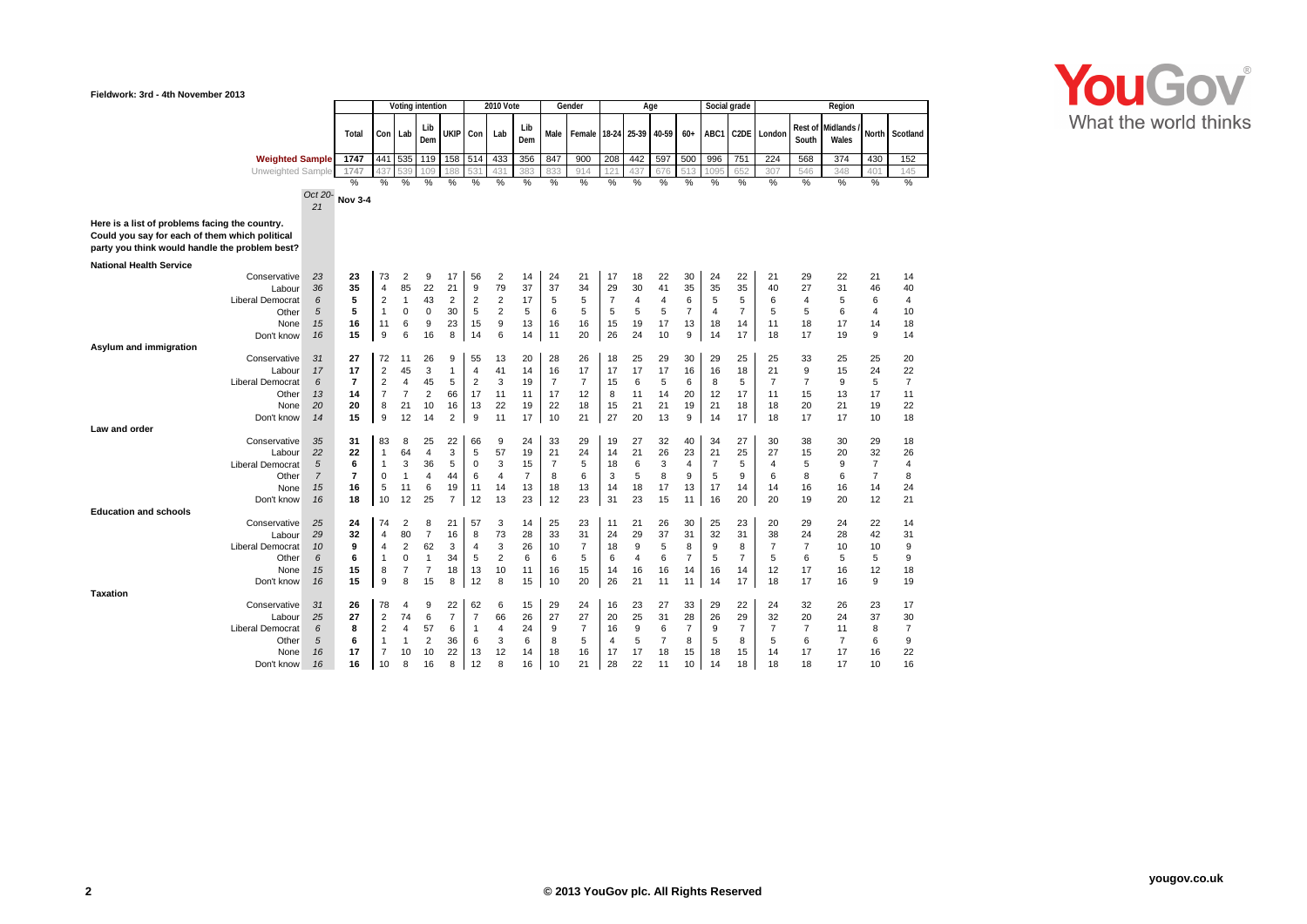#### **Fieldwork: 3rd - 4th November 2013**



| <b>I IGIUWUIK. JIU - TUI INOVGIIIDGI ZUIJ</b> |                         |                |                |                  |                |                |                  |                      |         |            |     |                         |         |                |                      |                |          |                      |                |                      |                           |          |                |  |
|-----------------------------------------------|-------------------------|----------------|----------------|------------------|----------------|----------------|------------------|----------------------|---------|------------|-----|-------------------------|---------|----------------|----------------------|----------------|----------|----------------------|----------------|----------------------|---------------------------|----------|----------------|--|
|                                               |                         |                |                | Voting intention |                |                | <b>2010 Vote</b> |                      |         | Gender     |     | Age                     |         |                |                      | Social grade   | Region   |                      |                |                      |                           |          |                |  |
|                                               |                         |                | Total          |                  | Con Lab        | Lib<br>Dem     | UKIP Con         |                      | Lab     | Lib<br>Dem |     | Male Female 18-24 25-39 |         |                | 40-59                | $60+$          | ABC1     |                      | C2DE London    | South                | Rest of Midlands<br>Wales |          | North Scotland |  |
|                                               | <b>Weighted Sample</b>  |                | 1747           | 441              | 535            | 119            | 158              | 514                  | 433     | 356        | 847 | 900                     | 208     | 442            | 597                  | 500            | 996      | 751                  | 224            | 568                  | 374                       | 430      | 152            |  |
|                                               | Unweighted Sample       |                | 1747           | 437              | 539            | 109            | 188              | 53'                  | 431     | 383        | 833 | 914                     | 12'     | 437            | 676                  | 513            | 095      | 652                  | 307            | 546                  | 348                       | 401      | 145            |  |
|                                               |                         |                | %              | %                | %              | %              | %                | %                    | %       | %          | %   | $\%$                    | %       | %              | %                    | %              | %        | $\%$                 | %              | $\%$                 | %                         | %        | $\frac{1}{6}$  |  |
|                                               |                         | Oct 20-        | <b>Nov 3-4</b> |                  |                |                |                  |                      |         |            |     |                         |         |                |                      |                |          |                      |                |                      |                           |          |                |  |
|                                               |                         | 21             |                |                  |                |                |                  |                      |         |            |     |                         |         |                |                      |                |          |                      |                |                      |                           |          |                |  |
| Unemployment                                  |                         |                |                |                  |                |                |                  |                      |         |            |     |                         |         |                |                      |                |          |                      |                |                      |                           |          |                |  |
|                                               | Conservative            | 26             | 26             | 76               | 4              | 11             | 20               | 60                   | 5       | 15         | 29  | 23                      | 13      | 26             | 26                   | 31             | 29       | 22                   | 24             | 32                   | 26                        | 23       | 14             |  |
|                                               | Labour                  | 28             | 30             | $\overline{4}$   | 77             | 9              | 6                | 9                    | 69      | 28         | 31  | 29                      | 28      | 24             | 34                   | 30             | 28       | 32                   | 34             | 21                   | 26                        | 39       | 39             |  |
|                                               | <b>Liberal Democrat</b> | $\overline{4}$ | 6              | $\overline{2}$   |                | 50             | 2                |                      | 2       | 18         | 5   | 6                       | 8       |                | $\overline{4}$       | 5              | 6        | 5                    | $\overline{4}$ | $\overline{4}$       | 10                        | 6        | 4              |  |
|                                               | Other                   | 5              | 6              | $\mathbf 0$      | $\mathbf 0$    | $\overline{2}$ | 41               | 5                    | 4       | 6          | 8   | 5                       |         | $\overline{4}$ |                      | 8              | 5        | 8                    | 6              | $\overline{7}$       | 6                         | 6        | 8              |  |
|                                               | None                    | 19             | 17             | $\overline{7}$   | 9              | 11             | 24               | 13                   | 10      | 16         | 17  | 16                      | 15      | 18             | 17                   | 15             | 18       | 15                   | 13             | 19                   | 16                        | 15       | 18             |  |
|                                               | Don't know              | 17             | 16             | 11               | 8              | 17             |                  | 11                   | 10      | 16         | 9   | 22                      | 29      | 21             | 11                   | 11             | 15       | 17                   | 19             | 18                   | 17                        | 11       | 16             |  |
| The economy in general                        |                         |                |                |                  |                |                |                  |                      |         |            |     |                         |         |                |                      |                |          |                      |                |                      |                           |          |                |  |
|                                               | Conservative            | 32             | 30             | 86               | 4              | 21             | 23               | 68                   | 6       | 20         | 32  | 28                      | 18      | 27             | 30                   | 38             | 33       | 27                   | 29             | 35                   | 30                        | 29       | 16             |  |
|                                               | Labour                  | 24             | 25             | 0                | 72             | $\overline{4}$ | 3                | 5                    | 64      | 22         | 27  | 23                      | 21      | 22             | 29                   | 25             | 24       | 28                   | 28             | 19                   | 21                        | 36       | 29             |  |
|                                               | <b>Liberal Democrat</b> | $\overline{4}$ | 4              |                  |                | 44             | 2                | $\overline{1}$       | 0       | 17         | 4   | 5                       | 6       | 6              | 3                    | 4              | 5        | 3                    | 3              | 3                    | 9                         | 3        | 5              |  |
|                                               | Other                   | 5              | 6              | 0                | 0              | $\overline{2}$ | 38               | 4                    | 4       | 6          |     | 5                       | 9       | 4              | $\overline{7}$       | $\overline{7}$ | 5        | 8                    | 5              | 6                    | 5                         | 6        | 10             |  |
|                                               | None                    | 18             | 17             | 5                | 12             | 11             | 26               | 12                   | 14      | 16         | 18  | 17                      | 19      | 19             | 19                   | 14             | 19       | 15                   | 14             | 19                   | 18                        | 15       | 22             |  |
|                                               | Don't know              | 16             | 17             | 8                | 10             | 19             | 9                | 10                   | 12      | 19         | 10  | 23                      | 28      | 22             | 12                   | 12             | 15       | 19                   | 21             | 18                   | 17                        | 11       | 19             |  |
| Europe                                        |                         |                |                |                  |                |                |                  |                      |         |            |     |                         |         |                |                      |                |          |                      |                |                      |                           |          |                |  |
|                                               | Conservative            | 21             | 20             | 60               | 5              | 11             | 9                | 45                   |         | 12         | 22  | 18                      | 12      | 22             | 21                   | 20             | 22       | 17                   | 21             | 23                   | 19                        | 17       | 17             |  |
|                                               | Labour                  | 19             | 21             |                  | 60<br>6        |                | 5                | 5                    | 53<br>5 | 18<br>28   | 22  | 21                      | 22      | 20             | 23<br>$\overline{7}$ | 20             | 22       | 21<br>$\overline{7}$ | 26             | 16<br>$\overline{7}$ | 19                        | 27       | 25             |  |
|                                               | <b>Liberal Democrat</b> | 8              | 9<br>14        | $\overline{4}$   | $\overline{2}$ | 62             | $\overline{2}$   | $\overline{2}$<br>19 | 7       | 10         | 9   | 8<br>11                 | 11<br>8 | 11<br>8        |                      | 8              | 10       |                      | 9              | 14                   | 12<br>14                  | 10<br>15 | 8              |  |
|                                               | Other                   | 13             |                | 11               |                |                | 66               |                      |         |            | 17  |                         |         |                | 13                   | 21             | 11       | 18                   | 10             |                      |                           |          | 10             |  |
|                                               | None                    | 21             | 18             | 11               | 14             | 9              | 16               | 15                   | 15      | 14         | 19  | 17                      | 15      | 17             | 19                   | 17             | 19<br>17 | 17                   | 18             | 17                   | 17                        | 17       | 22             |  |
|                                               | Don't know              | 19             | 18             | 14               | 13             | 16             | 3                | 14                   | 13      | 18         | 11  | 26                      | 31      | 22             | 15                   | 14             |          | 21                   | 16             | 23                   | 19                        | 14       | 18             |  |